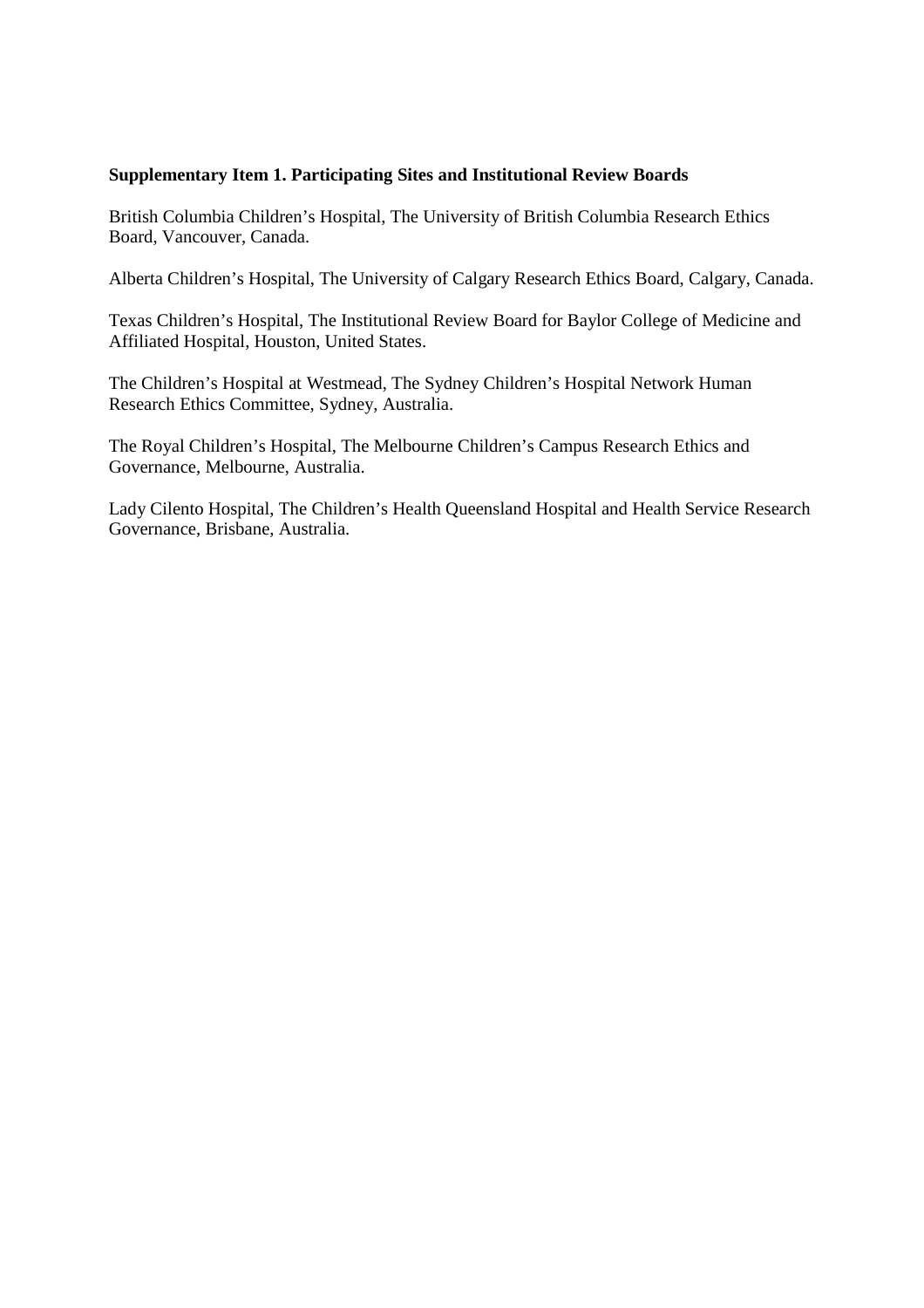## **Supplementary Item 2. Child question guide**

We want to know what it's like for you to have kidney problems

- Can you tell us a little bit about your kidney problems (how long, what treatment you have?)
- What is it like to have kidney problems?
- What are the hardest things about having kidney disease? (school, family, hospital)
	- o How could this be better addressed?
	- o How well do you think these things are understood by the health care staff?
	- o In what ways do they understand? In what ways don't they understand?
- When it comes to making decisions about treatment who makes the decisions? Do you feel you get to have a say about your treatment – why?
- Can you think of a time when you felt involved or not involved in a decision?
	- o How did it go? What did you want to happen?
	- If you spoke up, what happened?

Knowing what you now know, how would you make the same decision?